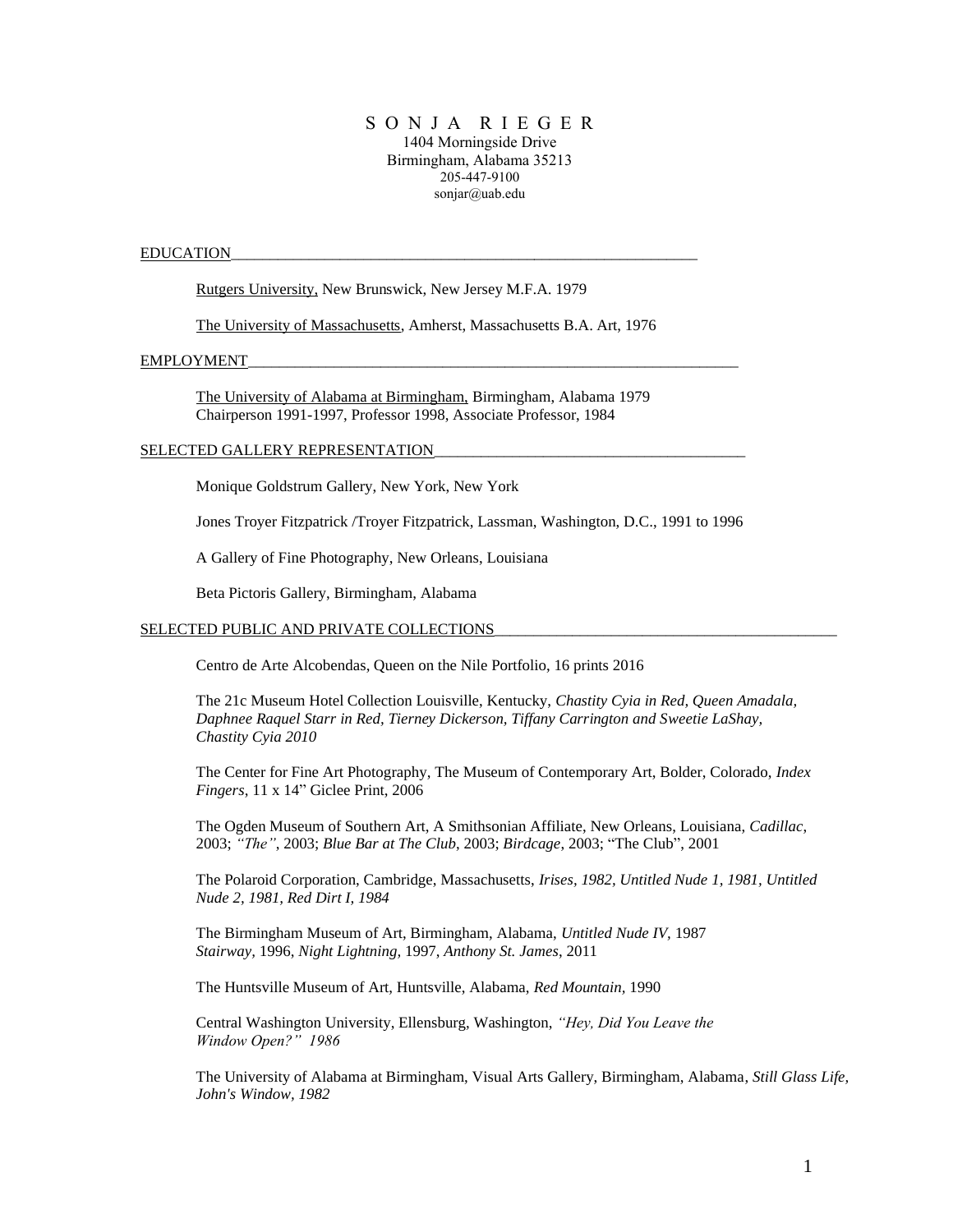John Morton, Birmingham, Alabama, *Night Ballroom 2008, The Club Curtain 2009*

Rena Bransten, The Rena Bransten Gallery, San Francisco, California, *Storage Containers, 1990*

Ellen and Fred Elsas, Birmingham, Alabama, *Jesus Martin and Elvis, Curtain, Coke and Couple, The Red Bar 2009* 

James Sokol*,* Birmingham, Alabama, *Red Mountain,* 1989

Alain and Deana Bouchart, *Queen on the Nile*, 2015, *Kitty Cat*, 2015

## SELECTED GRANTS, AWARDS, PROJECTS

- 2019 SECAC Fellowship Recipient
- 2012 USA Artists Fellowship Nominee
- 2010 The Lucie Foundation Scholarship Awards: Finalist and Short List Recipient Atlanta Celebrates Photography (ACP) Portfolio Reviews
- 2008 Alabama Master Artist, Alabama State Council on the Arts, Birmingham Museum of Art, Huntsville Museum of Art, Jule Collins Smith Museum of Art at Auburn University, Mobile Museum of Art, Montgomery Museum of Fine Arts, Wiregrass, Museum
- 2004 SouthernArtistry, The Southern Arts Federation, the [Center for Arts Management & Technology at](http://www.artsnet.org/camt)  [Carnegie Mellon,](http://www.artsnet.org/camt) and the Alabama State Council on the Arts, Pilot Artist
- 2003 Invention and Revival: Big Shots 20x24 Polaroid Studio, The Visual Arts Gallery, The University of Alabama at Birmingham. Visiting Artists, George Blakely, Julie Moos, John Reuter, Susan Dunkerely, Melissa Springer, Gary Goldberg, Anna Tomczak

The South Central Regional Meeting of the Society for Photographic Education*: Invention and Revival: Photography in the Digital Age*, The University of Alabama at Birmingham, Department of Art and Art History

Individual Artist Grant, The Alabama State Council on the Arts, Media/Photography

Portrait Commission, Basil I Hirschowitz Distinguished UAB Professor, Portrait for the Basil I. Hirschowitz Conference Room, University of Alabama at Birmingham.

Image Award, the State of Alabama, The College of Arts and Sciences Leadership Board and the Society of the Fine Arts, The University of Alabama Nineteenth Annual Awards Gala, Alabama Committee of the National Museum of Women in the Arts

- 2001 Anderson Ranch Arts Center Scholarship, Anderson Ranch, Snow Mass, Colorado. *Fine Art Digital Printing Workshop* with Mac Holbert and Jonathan Singer
- 1988 Alabama State Council on the Arts, Media/Photography Grant
- 1984 The Southern Arts Federation, Atlanta, Georgia, "Big Shots," an exhibition of work by William Christenberry, Sally Mann, Murray Riss, Evon Streetman, and Jerry Uelsmann, Matching Grant

The National Endowment for the Arts, Artists Forums Grant, Washington, D.C., to support a visiting artist program for photographers to work with a 20x24 Polaroid camera at UAB, Matching Grant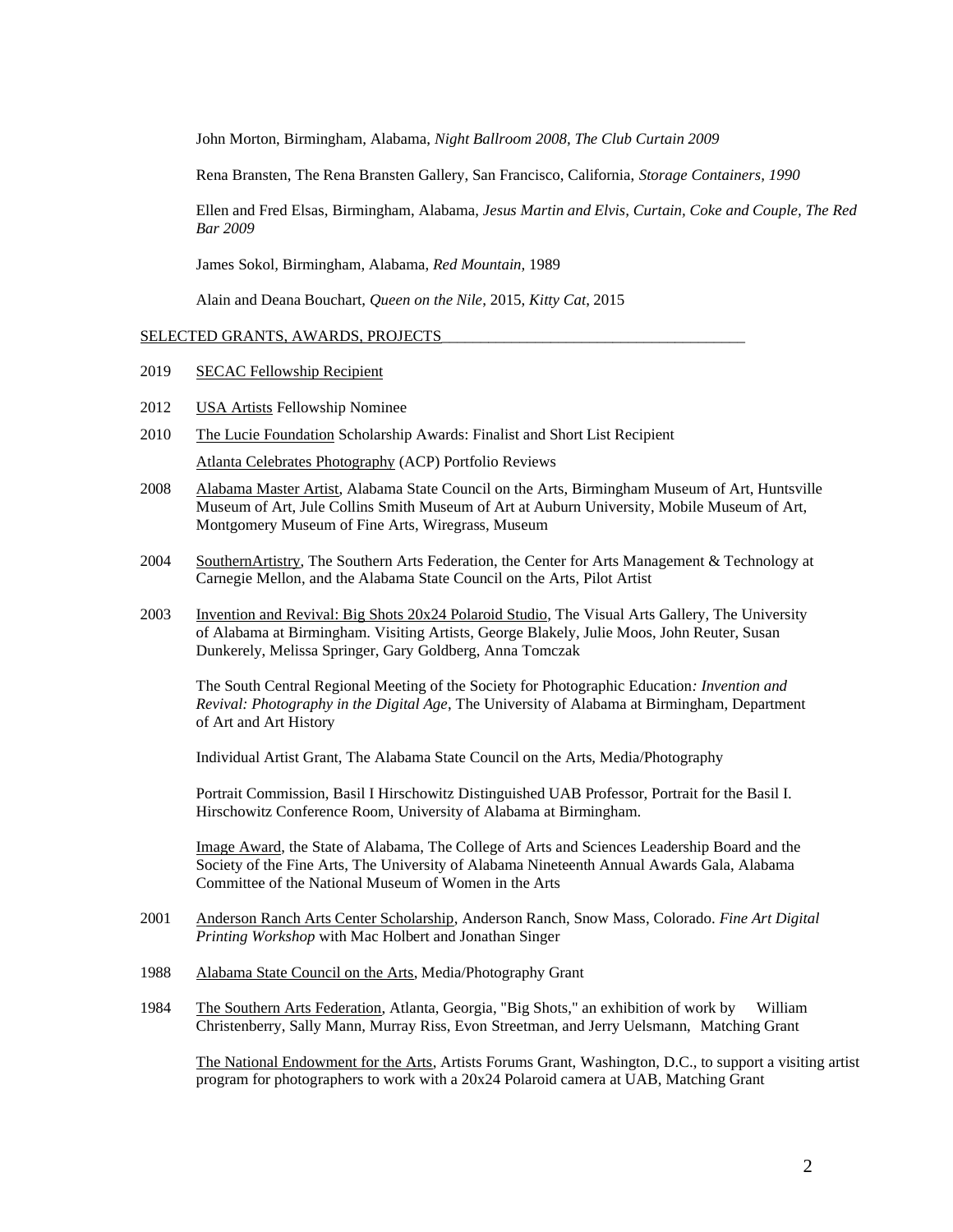The Polaroid Corporation Loan Program, Cambridge, Massachusetts. "Big Shots" A 20x24 Visiting Artists Program. Loan of a 20x24 camera, film, and technician to the University of Alabama at Birmingham, Department of Art.

## SELECTED EXHIBITIONS

- 2021 35 Years of Art Making, Space One Eleven, Birmingham, Alabama, Nov. 2021-Jan. 2022
- 2019 *Witness: SECAC Fellowship Recipient Exhibition,* The Contemporary Cress Gallery, Chattanooga, Tennessee*,* September 24-October 10, 2019

The Future is Female, 21C Museum Hotel, Bentonville, Arkansas. Alice Gray Stites Curator, *Chastity Cyia* and *Sweetie LaShay and Tiffany Carrington 30x20" Archival Pigment Print, 2010*, Dec. 2018 to Sept. 2019.

Ways of Seeing: Fashion and Physique*,* The Birmingham Museum of Art, Birmingham, Alabama *Anthony St. James, 45x30"* Archival Pigment Print 2010, April 13-August 11, 2019

*Blue Havana, Azul Habana*, Between the Ideal and Experience: The Havana Biennial, Havana, Cuba, Super *Girl and Ninjas*, 17x22" Archival Pigment Print, *Airplane Sky* 22x17" Archival Pigment Print

*Pink Chairs and Neon Skies:* HPL Galleries, Hoover, Alabama, Jennifer Marshall curator. January 4-February 28, 2019

2018 The Future is Female, 21C Museum Hotel, Bentonville, Arkansas. Alice Gray Stites Curator, *Chastity Cyia* and *Sweetie LaShay and Tiffany Carrington 30x20" Archival Pigment Print, 2010*, Dec. 2018 to Sept. 2019.

Installation at the 21cMuseum Hotel, Louisville, Kentucky *Daphne Renee Starr, Tierney Dickerson*, *K'hia Campbell*, *Tiffany Carrington and Sweetie LaShay* and *Chastity* Cyia in Red

2017 This, That, or the Other: Emerging Trends and Vernacular in Photography, The Art Center of Waco, Curated by Deborah Lillie, Honored Educator, in conjunction with the Annual Meeting of the Society for Photographic Education, South Central Region.

Dazzling: Red Carpet Gala, Estrella Mountain Community College, Avondale, Arizona

2015 Queen on the Nile, Beta Pictoris Gallery, Birmingham, Alabama

Perspectives Now: Contemporary Photography, Invitational Exhibition, Nichols State University, Thibodaux, Louisiana.

2014 Dazzling, The Wiregrass Museum, Dothan Alabama

Interlude/Influence: Faculty/Alumni Exhibition. Abroms Engels Institute for the Arts, Birmingham, Alabama

Multiple Methods: A Print Exhibition, Space One Eleven, Birmingham, Alabama

2013 Spotlight on Alabama Artists, The Birmingham Museum of Art, Birmingham, Alabama

Sonja Rieger: Dazzling, Carmen Wiedenhoeft Gallery, Denver Colorado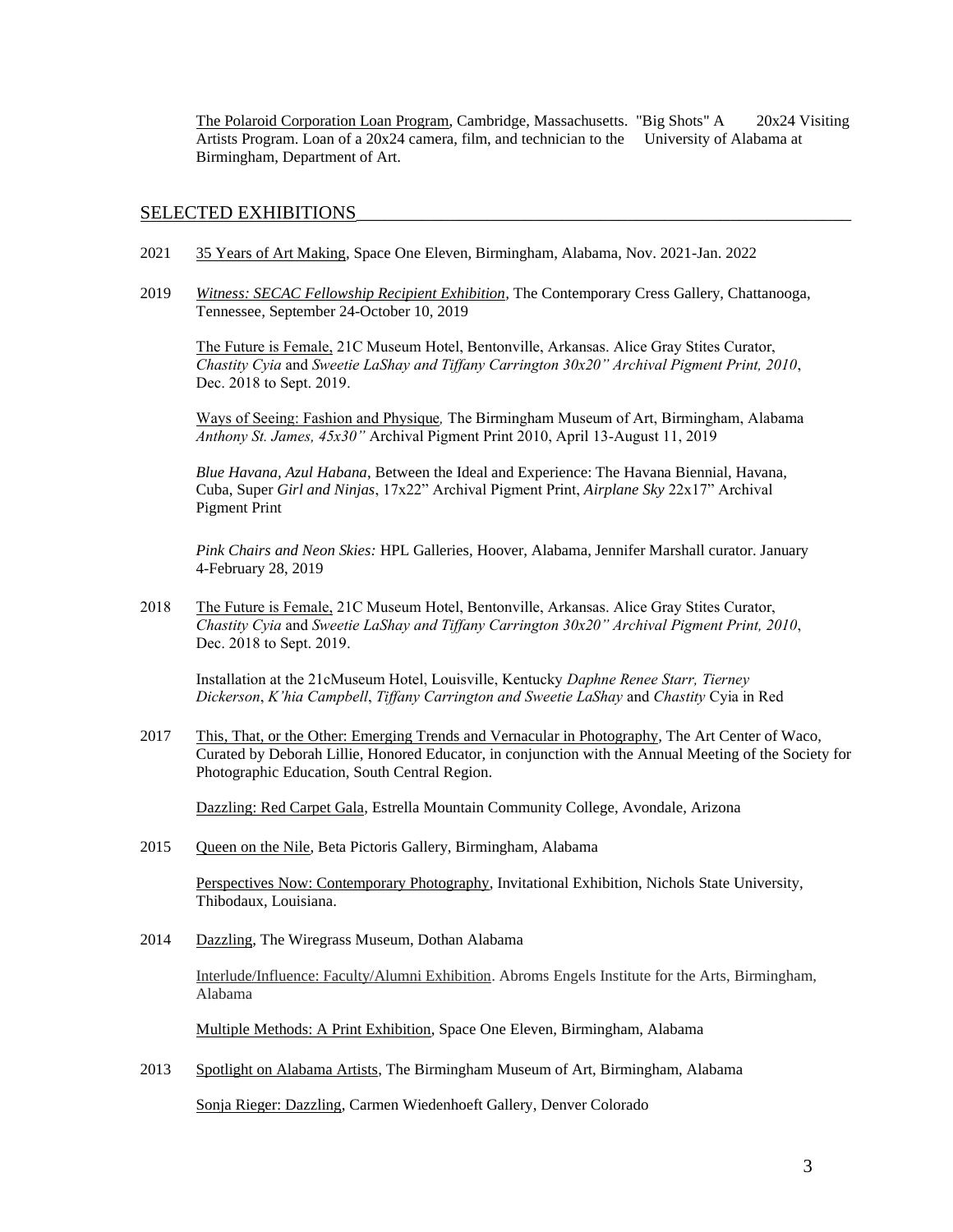Rally, Friday October 28th, 1979 6 pm, Gardendale, Alabama, Beta Pictoris Gallery, Birmingham, Alabama

Celebrating Contemporary Arts in Alabama, The Biennial, The Johnson Center for the Arts, Troy Alabama

- 2012 Barriers: (re)Moving Walls Project, Space One Eleven, Birmingham, Alabama *Triniti Starr*, *Sweetie LaShay Rolling on the River*, *CoCo Chanel Starr*, *Keyuna Shaking*, 30x20 Archival Pigment Prints
- 2011 Recent Acquisitions, the Permanent Collection, The Birmingham Museum of Art, Birmingham, Alabama

Spirit of the Times, South Central Region of the Society For Photographic Education Exhibition, Revolver Gallery, Fayetteville Underground, Fayetteville Arkansas, *Queen Amadala*

Race, Sex Politics and Religion: What Not to Talk about, Curated by Larry Jens Anderson, Professor, Savannah College of Art, Atlanta, Georgia, Space One Eleven Gallery, Birmingham, Alabama

2010 Interplay: Phyllis Galembo, Kevin Kline, Herman Mhire, Sonja Rieger, The Contemporary Art Center, Dan Cameron Curator, New Orleans, Louisiana

Shoot'n Southern, Women Photographers Past and Present, The Mobile Museum of Art, Mobile, Alabama

The Birmingham Biennial 3, Dan Cameron Juror, Bare Hands Gallery, Birmingham, Alabama

Dazzling, Beta Pictoris Gallery, Birmingham, Alabama

2009 Solo Exhibition, Amanda Schedler Gallery, Homewood, Alabama

Celebrating Contemporary Art in Alabama, Troy Pike Cultural Arts Complex Troy, Alabama

Crosswinds, Ameen Art Gallery, Department of Art, Fridition State University, Fribodaux, Louisiana

Visual Narrative: Object and Story/Text and Image, Alabama State Council on the Arts Gallery, Montgomery, Alabama

Radius 250, Mississippi State University Art Gallery, Starkville, Mississippi

The "F" Words: Four Fabulous Female Photographers. Space One Eleven Regional Art Center, Birmingham, Alabama. Curated by Anne Arrasmith. Artists: Carolyn Sherer, Karen Graffeo, Kim Riegel.

Stare Studio Exhibition, Jennifer Hunt Gallery, Birmingham, Alabama, Carolyn Sherer, Kim Riegel, Carol Cooper,

They Are Us, We Are Them, The Medicine Factory, Memphis, Tennessee

2008 Toledo Friends of Photography, National Juried Exhibition, Todd Hido Juror, University of Toledo Center for the Visual Arts, Toledo Ohio, *Water Line* 11 x 16.5" Archival Pigment Print

They Are Us, We Are Them, The Medicine Factory, Memphis, Tennessee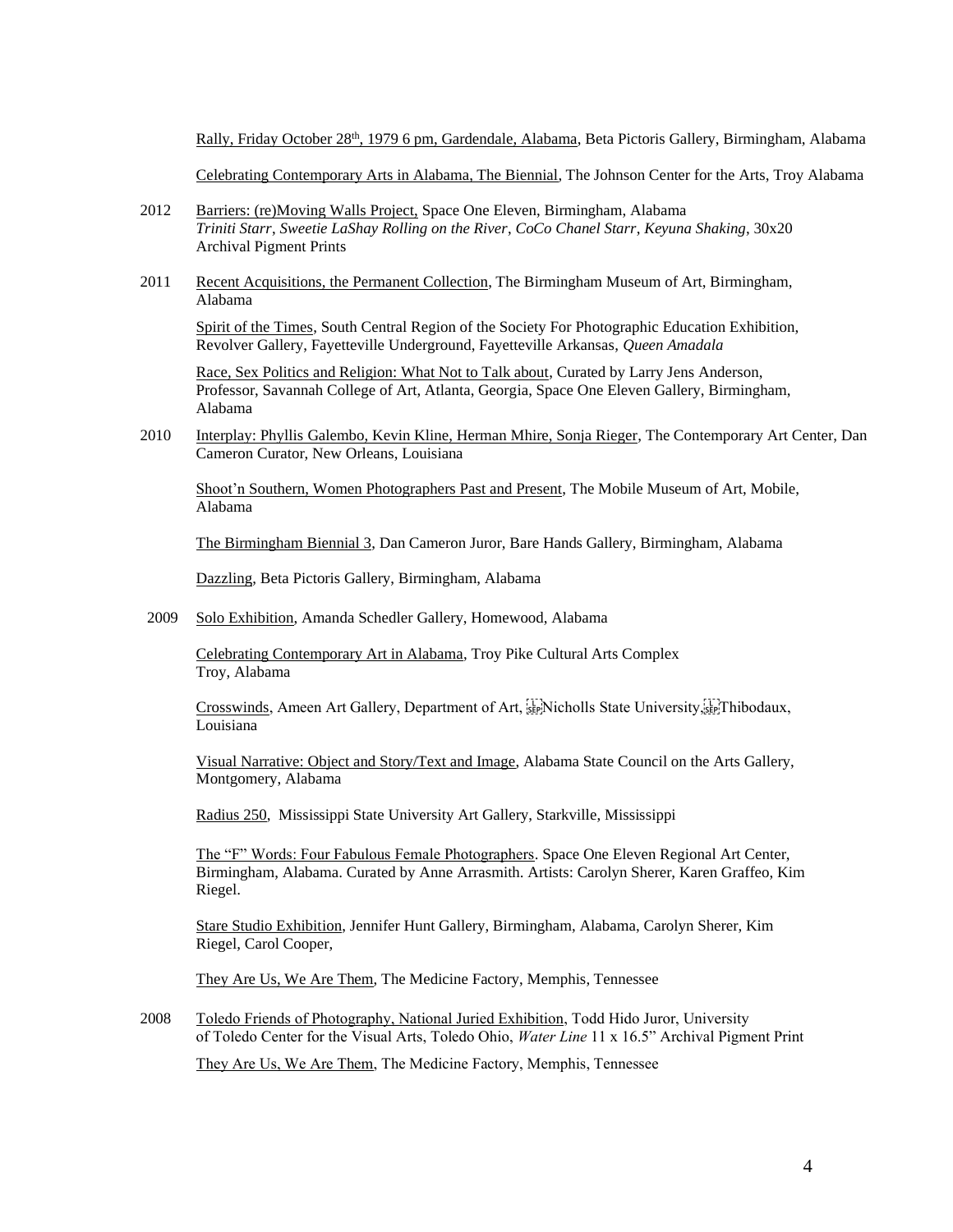Stare Studio, Jennifer Hunt Gallery, Birmingham, Alabama, Carolyn Sherer, Kim Riegel, Carol Cooper, Anne von Kuhn

The "F" Words: Four Fabulous Female Photographers. Space One Eleven Regional Art Center, Birmingham, Alabama. Curated by Anne Arrasmith. Artists: Carolyn Sherer, Karen Graffeo, Kim Riegel

Clubs, Kitchens and Disaster: Photographs by Sonja Rieger, The University Art Gallery, University of North Alabama, Florence, Alabama, 26 Photographs

Self Possessed: Jesse Mann: Photographs by Len Prince, AMW Gallery, Birmingham, Alabama, *White Cadillac*, 11 x 16.5, Archival Pigment Print

2007 Exchange and Community, Architecture Gallery, The University of Texas Arlington, *White Caprice at The Club* 

The Red Show, The Darkroom , *New Orleans' Photographic Arts & Framing Center,* Juried by Richard Sexton*,* New Orleans, Louisiana, *Red Tile Floor, Red Door: Gateway to the Hurricane*

Alabama Originals: A Sense of Place, Alabama State Council on the Arts Gallery, Montgomery, Alabama, *Purple Sky From Red Mountain*, 30 x 37.5" Iris Print, *Alabama Hubcaps,* 30 x 37.5" Iris Print

The 2nd Birmingham Biennial: Alabama's Best Artists. Amanda Schedler Fine Art, Birmingham Alabama, *White Caprice at The Club, Two Glasses*

2006 The Naked Truth, The Center For Fine Art Photography, The Museum for Contemporary Art, Boulder, Colorado, Joe Eisinger, Juror, *Index Fingers*

Society for Photographic Education Faculty Exhibition, Vanderbilt University Ingram Studio Arts Center Gallery, Nashville, Tennesee, *Index Fingers*

The Bridge Show, Agnes Scott College, Atlanta, Georgia

2005 Snapshots: Digital and Photographic 2D Work, Gallery 25, Fresno, California, *"The Club", Red Toaster*

Heart Gallery of Alabama, The Birmingham Museum of Art, Birmingham Alabama, *Teon and Teasti, Teon, Teasti*

Celebrations: Alabama Women Artists, the YWCA Gallery, Birmingham, Alabama, *Sea Storm*

Crossroads: Points of Transition and Intersection, Ameen Art Gallery, Nicholls State University, SPE South Central Regional Conference, Thibodaux, Louisiana, *Cynthia's Fingers, Teeth and Toes; My Mother's House*

Homegrown:Southeast, South Eastern Center For Contemporary Art, Winston Salem, North Carolina *Blue Bar at the Club, "The", Cadillac, "The Club" The View from "The View" Winter Trees*

2004 Pinhole Photographs from the Photography Guild, The Birmingham Museum of Art Photography Guild, Whatley-Drake, Birmingham, Alabama,

Alabama Masters Part I: ASCA Fellowship Recipients 2003-2004, Alabama Artists Gallery, Alabama State Council on the Arts, Montgomery Alabama

Honored Artist Exhibition, The Magic City Art Connection, Honoring artists who have made a contribution, Birmingham, Alabama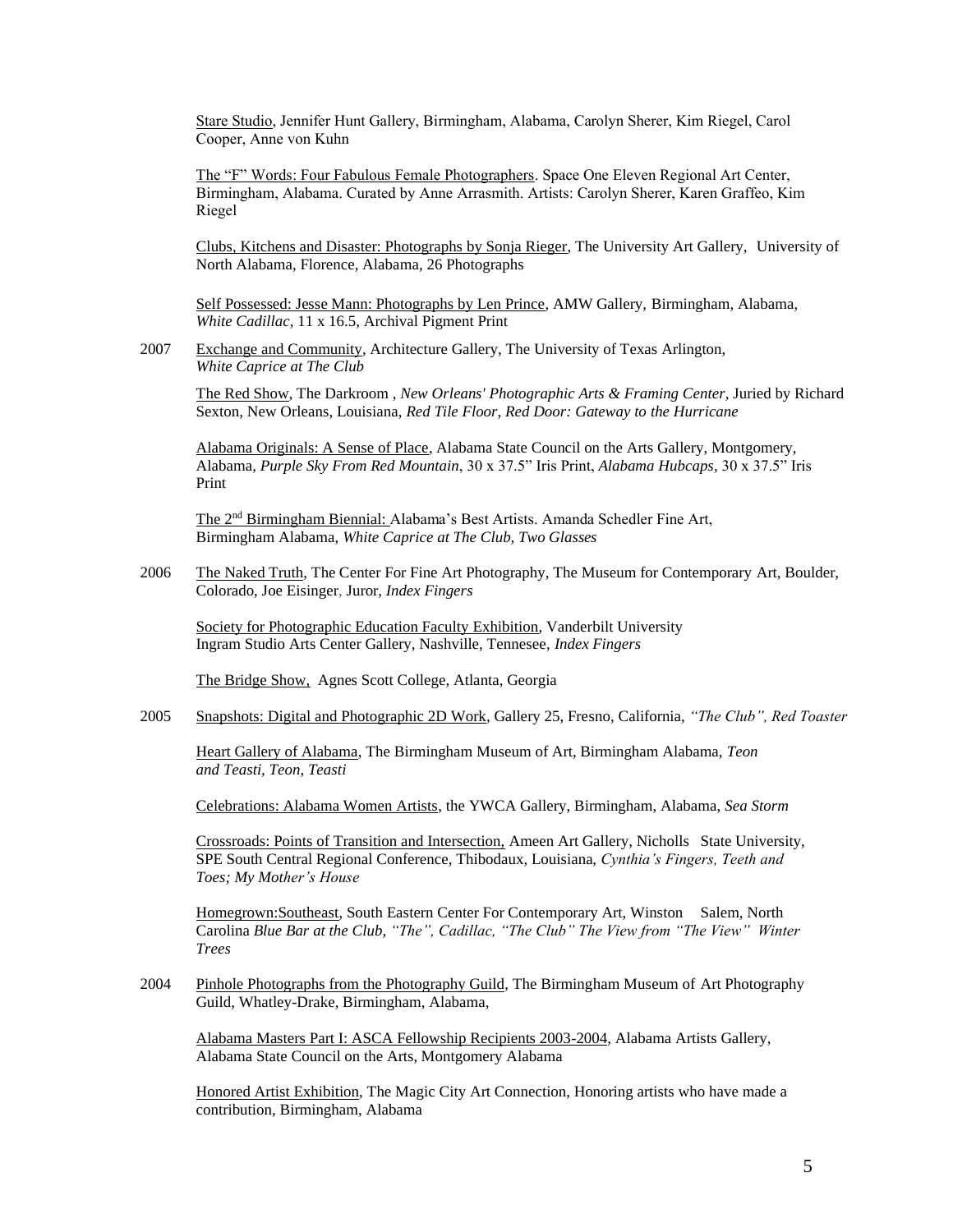Recent Acquisitions: New Southern Photography, The Ogden Museum of Southern Art, A Smithsonian Affiliate, New Orleans, Louisiana. *Cadillac*, 2003

2003 Photography Now: Contemporary Photography from the Museum's Permanent Collection, The Birmingham Museum of Art, *Night Lightning*, 1989

> Big Shots: Large Format Polaroids from the Collection, The Visual Arts Gallery, The University of Alabama at Birmingham , *Donald Moody*, *Red Baby Carriage, Baby Carriage*, 1981.

> Voices Rising: Alabama Women at the Millennium, The Mobile Museum of Art, Mobile. Alabama

2002 The Studio Exhibition, The Studio Gallery, Middleburg, Virginia

Views of the Collection: Our Alabama Heritage, The Huntsville Museum of Art Huntsville, Alabama

Voices Rising: Alabama Women at the Millennium, The Center for Cultural Arts, Gadsden Alabama, The Wiregrass Museum, Dothan Alabama

Photography 2002, The Tennessee Valley Art Center, Juried Exhibition. Robert Moore, Juror*. Christopher's Rocket Moonflower: Moon Vine Ipomea Alba*

So Real, So Beautiful, So True: A Photographic Survey of Southern Culture and Life, Curator, Karen Graffeo Bare Hands Gallery, Birmingham, Alabama.

2001 Photo 2001: Vintage and Contemporary Photography, Part II, Monique Goldstrom Gallery New York, New York

Photo 2001: Vintage and Contemporary Photography, Part I, Monique Goldstrom Gallery New York, New York

Ashes to Ashes: Sea to Sky, Solo Exhibition, the Catherine Cabaniss Fine Arts Center, The Altamont School

Four Voices Echo, Bare Hands Gallery, Lucy Jaffe, Janice Kluge, Marie Weaver, Birmingham , Alabama,

Voices Rising: Alabama Women at the Millennium, The Birmingham Museum of Art, Birmingham, Alabama, The Huntsville Museum of Art, Huntsville, Alabama, The Montgomery Museum of Art, Montgomery Alabama

- 2000 Voices Rising: Alabama Women at the Millennium, The National Museum of Women in the Arts, Washington, D.C. Ruth Appelhof Curator
- 1999 Carried to the Heart: Photographs from the 1999 Image Conference Exhibition, Millsaps College, Jackson, Mississippi, Curated by Maude Schuyler Clay, Photography Editor of *Oxford American Magazine*

Magic Silver 1999, University of Northern Iowa, Cedar Falls Iowa, Juror James Enyeart, Director, Marion Center for Photographic Arts, The College of Santa Fe, Former Director, Center for Creative Photography, University of Arizona

1998 First Juried Exhibition of Works by Members of the Southeastern College Art Conference, Ambrosino Gallery, Miami Florida, Jurors: Amy Cappellazzo, Director, Rubell Family Collections; Susan Grase,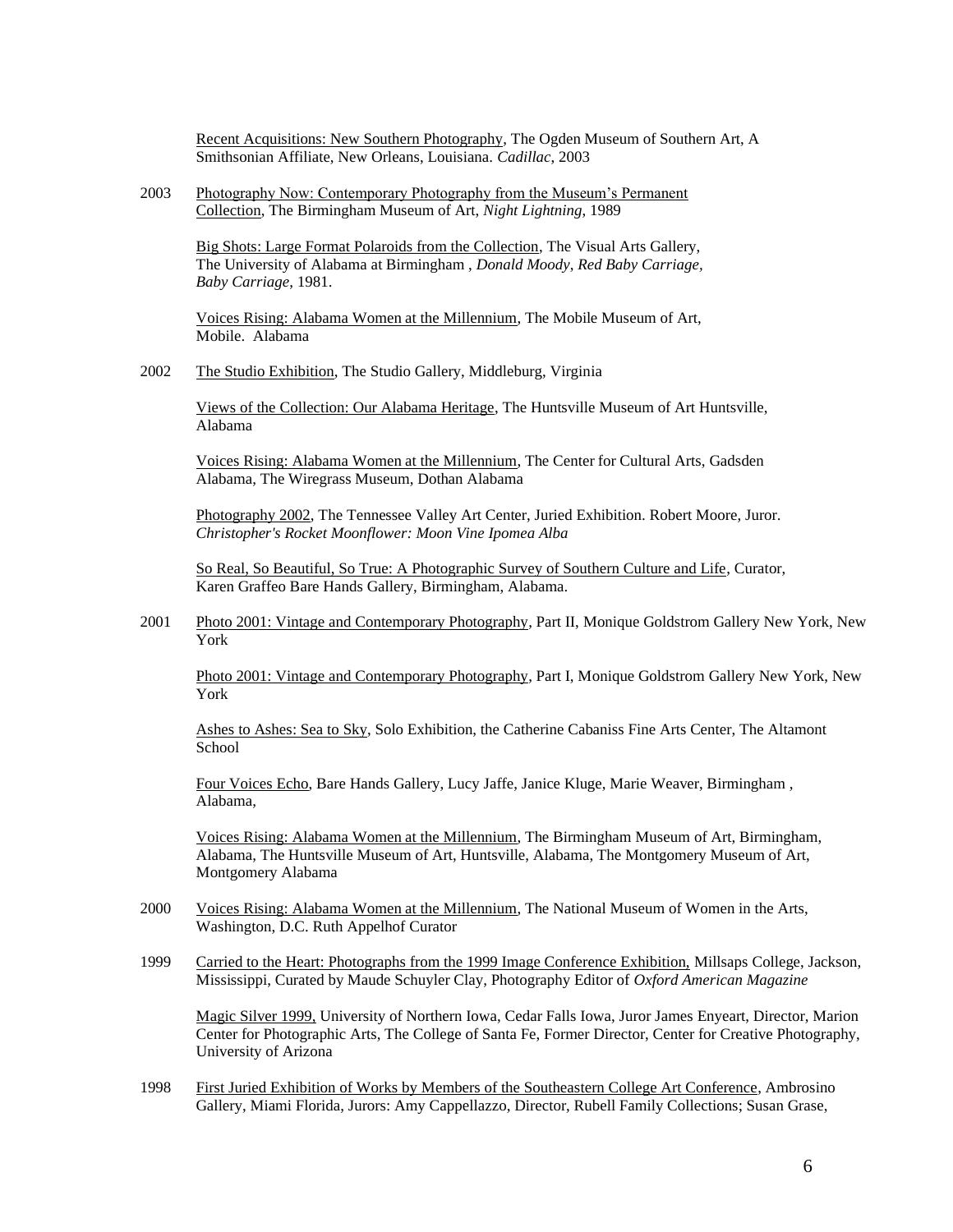Senior Curator, Director of Programs, Miami Art Museum; Dahlia Morgan, Director, The Art Museum at Florida International University

Traditions Aside: A Photographic Invitational, Department of Art Gallery, Mississippi State University, Walter Smith, Director, Mississippi State, Mississippi

By Example: College and University Art Faculty, Alabama Artists Gallery, Georgine Clark, Visual Arts Program Manager, The Alabama State Council on the Arts, Montgomery, Alabama

Teaching Art: Regional Faculty Invitational, The Columbus Museum, Karol Lawson, Director of Collections, Columbus, Georgia

Selections from the Permanent Collection, the Huntsville Museum of Art, Inaugural Exhibition of the New Building, Huntsville, Alabama

Recent Work, Twenty-First Street Studios, An Artist's Cooperative, Birmingham, Alabama

Opening Exhibition of Agnes at Pepper Place, Agnes Gallery, Birmingham, Alabama

Twelve, a Faculty Exhibition, The UAB Visual Arts Gallery, Birmingham , Alabama

- 1997 The South By Its Photographers, Louisiana Arts and Sciences Center, Maia Jalenak, Museum Curator, Baton Rouge Louisiana, and the Colombia Museum of Art, Peter Bodine, Curator, Colombia, South Carolina.
- 1996 The South By Its Photographers, The Birmingham Museum of Art, Juried by Alex Harris, Director, The Center for Documentary Studies, Duke University, and Editor of *Doubletake Magazine*, Ellen Dugan, Curator of Photography, The High Museum of Art, Atlanta, and Philip Morris, Editor at Large, *Southern Accents Magazine*, Birmingham, Alabama

Photographs from the Collection of Rena Hill Selfe, The Birmingham Museum of Art, Birmingham, Alabama

- 1995 Alabama Impact: Contemporary Artists with Alabama Ties, Fine Arts Museum of the South, Paul Richelson, Curator of American Art, Mobile, Alabama, and the Huntsville Museum of Art, Peter J. Baldaia, Chief Curator and Interim Director, Huntsville, Alabama, *Night Puddle, Bell System Manhole Cover*.
- 1994 Birmingham: into the Night, Blue Spiral Gallery, Asheville, North Carolina
- 1993 The Rena Hill Selfe Collection, The Birmingham Museum of Art, Opening Exhibition for the New Wing, Birmingham Alabama, *Stairway*
- 1992 ESP: Emerging Southern Photographers, Memphis College of Art, Murray Riss, Curator, Memphis, Tennessee
- 1991 Recollecting the Remembered Landscape, Jones Troyer Fitzpatrick Gallery, Washington, D.C.

Selections from the Permanent Collection, Trudy Wilner Stack, Curator, The Birmingham Museum of Art, Birmingham, Alabama, *Untitled Nude IV*

Selections: The Society for Photographic Education Opening Exhibition, A Gallery of Fine Photography, New Orleans, Louisiana, *The Earth from Scenic Outerspace, Three Rockers*

1990 Current Works, Charles Stainbach, Assistant Director, International Center for Photography, New York, New York, Juror Society for Contemporary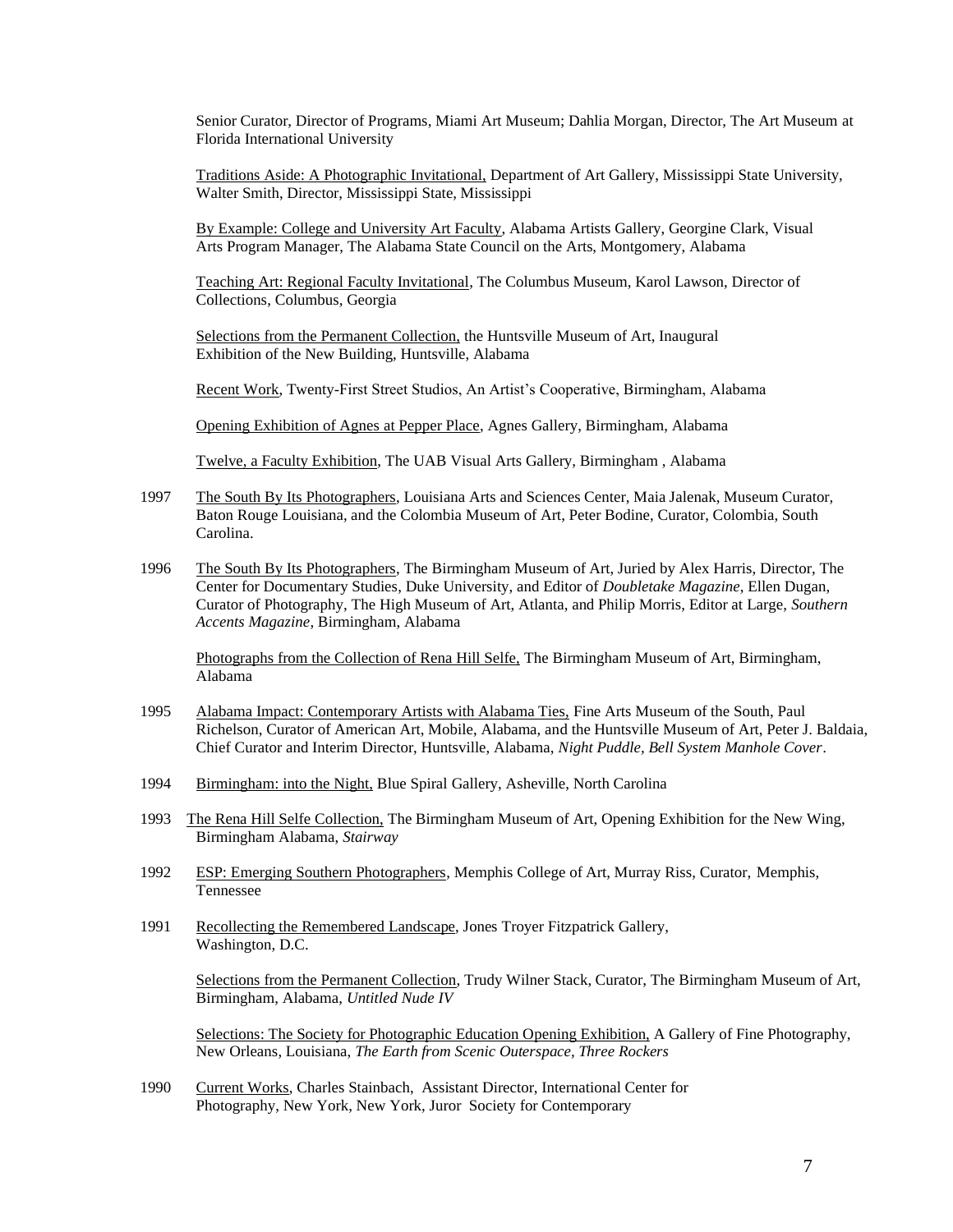Photography, Kansas City, Missouri

The Arm Chair Pilot, Art on Tour, Arts Inc., Nashville, Tennessee

1989 Birmingham Collects Photography, Sherrie Gauley, Curator, The Birmingham Museum of Art, Birmingham, Alabama

Birmingham/Hitachi, Invitational Exhibition, City of Hitach-shi, Ibaragiken, Japan

In View of Home: Alabama Landscape Photography, Frances Robb, Curator, The Huntsville Museum of Art, The Montgomery Museum of Art, The Anniston Museum of Natural History, The Fine Arts Museum of The South Mobile

Alabama State Council on the Arts Fellowship Winners, Two Person Exhibition, The Wiregrass Museum, Dothan, Alabama

Gallery Artists Exhibition, A Gallery of Fine Photography, New Orleans, Louisiana

1988 Photographs by Women: Reality Transformed, Sherrie Gauley, Curator, Photographers: Berenice Abbott, Diane Arbus, Linda Conner, Barbara Kasten, Annie Liebovitz, Sonja Rieger, Rosolind Soloman, Lisette Model, Birmingham Museum Extension at AMI Brookwood, Birmingham, Alabama

Blumen: Photographs from the International Polaroid Collection, Martina Mettner, Curator, Fotogalerie Bordenau, Frankfurt, Germany

Charged! Places and Things, Linda Burgess, Curator, Sherry French Gallery, New York, New York, Wichita Art Museum, Howard DaLee Spencer, Curator of Exhibitions, Wichita, Kansas, National Academy of Science, Washington, D.C.

Surrealism Continued, Southeastern Center for Contemporary Art, Winston Salem, North Carolina

Female Reproductions, Marilu Knode, Curator, White Columns, New York, New York

Alternatives, Jude Solomon, Curator, A Gallery for Fine Photography, New Orleans, Louisiana

Alabama: The Great Surprise, selected photographs, The Kennedy Center, Washington, D.C.

New Photography, 261 Alternative Gallery, Tallahassee, Florida

- 1987 Linda Burgess, Sonja Rieger: Emerging Women Artists, Bonnie Lucas, Curator, A.I.R. Gallery, New York, New York
- 1986 Focus: Three Birmingham Photographers, The Martin Gallery, Marie Martin Curator, Washington, D.C.

Photography Xerography, Dennis W. Coskie, Juror, Rochester, New York

Summer Festival/86, Walter Piehl, Jr., Juror, Castle Gallery and Montana Institute of the Arts, Billings, Montana

LaGrange National XI, Craig Stevens, Juror, Lamar Dodd Art Center, LaGrange College, LaGrange, Georgia

New Photographics/86, Central Washington University, Ellensburg, Washington, Purchase Award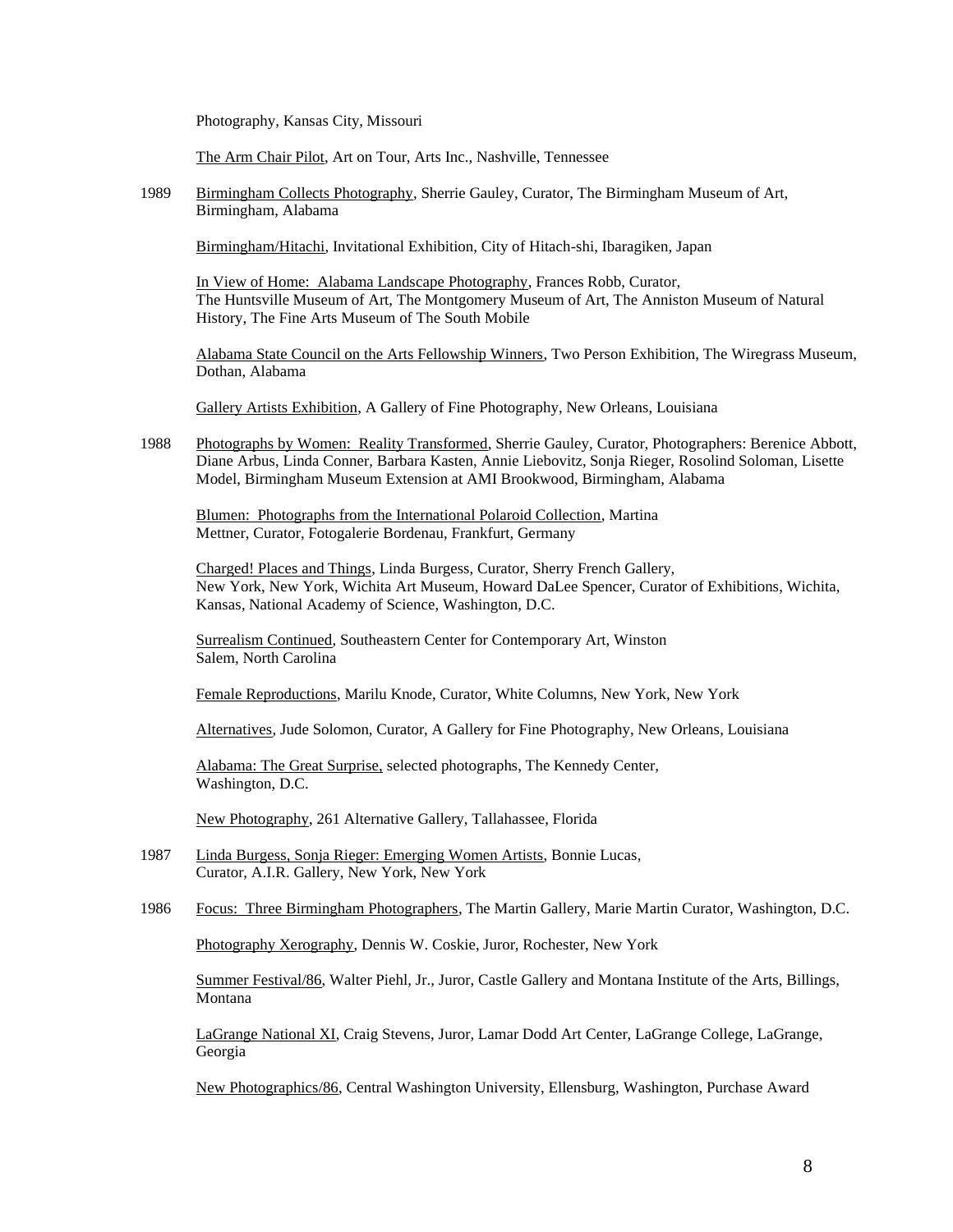1985 Focus: Three Birmingham Photographers, Ruth Ann Appelhof, Curator, The Birmingham Museum of Art, Birmingham, Alabama

State of the Arts: Alabama, Invitational Exhibition, The Contemporary Arts Center, New Orleans, Louisiana

Positive/Negative, Juried Exhibition, East Tennessee State University, Johnson City, Tennessee

Camera/Cases, Solo Exhibition, the University of Arkansas, Fayetteville, Fayetteville, Arkansas

- 1984 Introspectives, Pyramid Arts Center, Rochester, New York, Alice Neel, Lynn Gumpert, Jurors
- 1983 Nexus 10th Anniversary Exhibition, Invitational Exhibition, Nexus Gallery, Atlanta, Georgia

The Birmingham Biennial, The Birmingham Museum of Art, M. J. Czarniecki, III, William Fagaly, Peter Morin, Richard Murray and Charles L. Wyrick, Jr., Jurors, Birmingham, Alabama

1982 Glass Light: Sculpture and Photographs, Visual Arts Gallery, The University of Alabama at Birmingham, Birmingham, Alabama

The Big Picture, 20x24 Polaroid Photographs, The Birmingham Museum of Art, Art Association Members Room, Birmingham, Alabama

Rutgers Master of Fine Arts 20th Anniversary Exhibition, Geoffrey Hendricks, Juror, New Jersey State Museum, Trenton, New Jersey

Solo Exhibition of 20x24 Polaroid Photographs, The University of Alabama in Tuscaloosa, Tuscaloosa, Alabama

1981 Jacksonville Art Festival, Ted Potter, Juror, Jacksonville Museum of Art, Jacksonville, Florida, *Window Glass Displaced*

Shreveport Art Guild National, Juried Exhibition, Keith Sonnier, Juror, Meadows Museum of Art, Shreveport, Louisiana, Recipient of Elizabeth Paxton Oliver Award,*"Wish I Were Here"*

1980 Images of Women in Postcards, Museum Gallery Philadelphia, Philadelphia, Pennsylvania, *"Wish I Were Here," "Earthquake Seen from Scenic Outerspace."* 

Southeast Sculpture Exhibition, Herk Van Tongeren, Juror, Lyndon House Art Center, Athens, Georgia, Merit Award Recipient, *Sodline on Stony Brook*

Southern Exposure, Dorothy Gillespie, Juror, Hanson Galleries, New Orleans, Louisiana

### SELECTED PAPERS AND PANELS

- 2017 Dazzling: Red Carpet Gala, Artist Lecture, Estrella Mountain Community College, Avondale, Arizona
- 2016 Images of Hate, Honors Program, University of Alabama at Birmingham
- 2015 Dazzling, Nichols State University, Thibodaux, Louisiana
- 2014 On the Road to Dazzling, The Wiregrass Museum of Art, Dothan, Alabama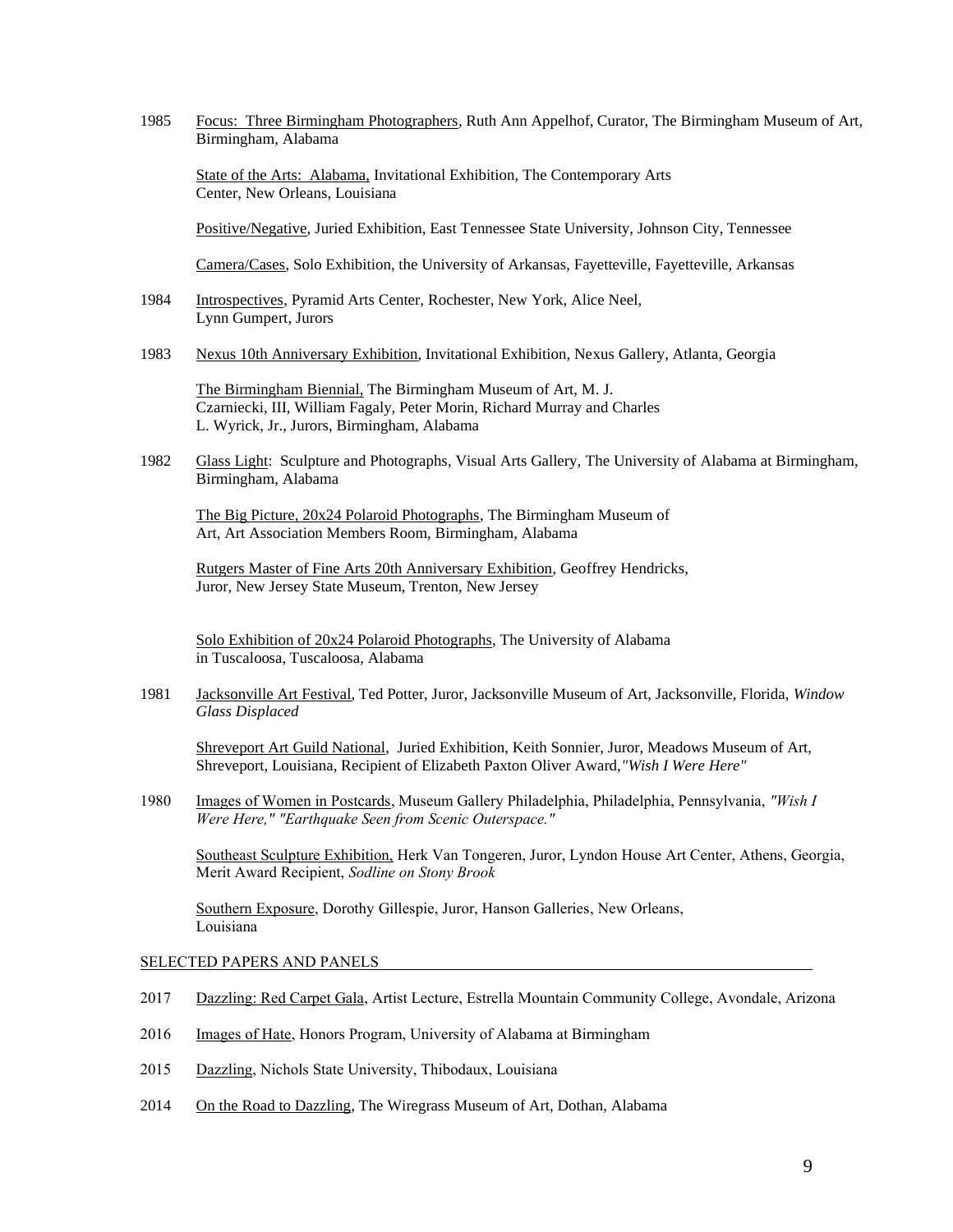2013 Sister Cities: A Conversation on Documenting Drag in Birmingham and Atlanta, *Burnaway Magazine*, September 27, 2013

"Ernest Withers, **I Am a Man**: Standing up in Civil Rights History," Art Break, the Birmingham Museum of Art. Compensated

- 2011 In the Right Light: A Road to Dazzling, The Birmingham Museum of Art Collector's Circle Lecture
- 2010 In The Right Light: Honored Educator, The South Central Region of the Society for Photographic Education, Fayetteville Arkansas
- 2008 Stare Studio, Panel Discussion, Jennifer Hunt Gallery, Birmingham, Alabama

Clubs, Kitchens, and Disaster, Artist Lecture, University of North Alabama, Florence, Alabama

- 2002 Artist Point of View, *Voices Rising, Alabama Women at the Millennium*, The Huntsville Museum of Art Artist Lecture, *Voices Rising: Alabama Women at the Millennium*, The Center for Cultural Arts, Gadsden
- 2001 ArtBreak, "Voices Rising: Birmingham Photographers," The Birmingham Museum of Art January 30,

Collector's Circle Symposium, "Birmingham Women Artists," Lucy Jaffe, Janice Kluge, Melissa Springer, the Birmingham Museum of Art, February 7, 2001,

Lecture, Voices Rising Alabama Women at the Millennium, The Birmingham Museum of Art, Junior Patrons, February 21, 2001

- 1999 Photography: Paradox, Perception and Metaphor, The University of Alabama, Tuscaloosa, The Blount Initiative Visiting Lecturer
- 1997 The South by its Photographers, Artbreak, The Birmingham Museum of Art, Birmingham, Alabama
- 1992 Views and Visions, Contemporary Photographs from the Permanent Collection of the Birmingham Museum of Art, The Birmingham Museum of Art Members' Preview, the Visual Arts Gallery of the University of Alabama at Birmingham

The Photographic Image in Censorship, Panel, Southeastern-Mid America Joint College Art Conference, Birmingham Alabama, Panel members, Lawrence Jasud, Sean Williamson

1991 Outsiders Down Home-Southern Photographers from Somewhere Else, Panel discussion, Trudy Wilner Stack moderator, The Society for Photographic Education, National Meeting, New Orleans, Louisiana

Cindy Sherman's Untitled Portrait, Lecture, The Birmingham Museum of Art, Advisory Lecture, Birmingham, Alabama

- 1990 Re-Memory Issues in New Photography, The Birmingham Museum of Art, Advisory Lecture, Birmingham, Alabama
- 1986 Big Shots, Lecture, The University of Alabama at Tuscaloosa, Tuscaloosa, Alabama
- 1985 Focus: Three Birmingham Photographers, Panel discussion, Gay Burke, Moderator, The Birmingham Museum of Art, Birmingham, Alabama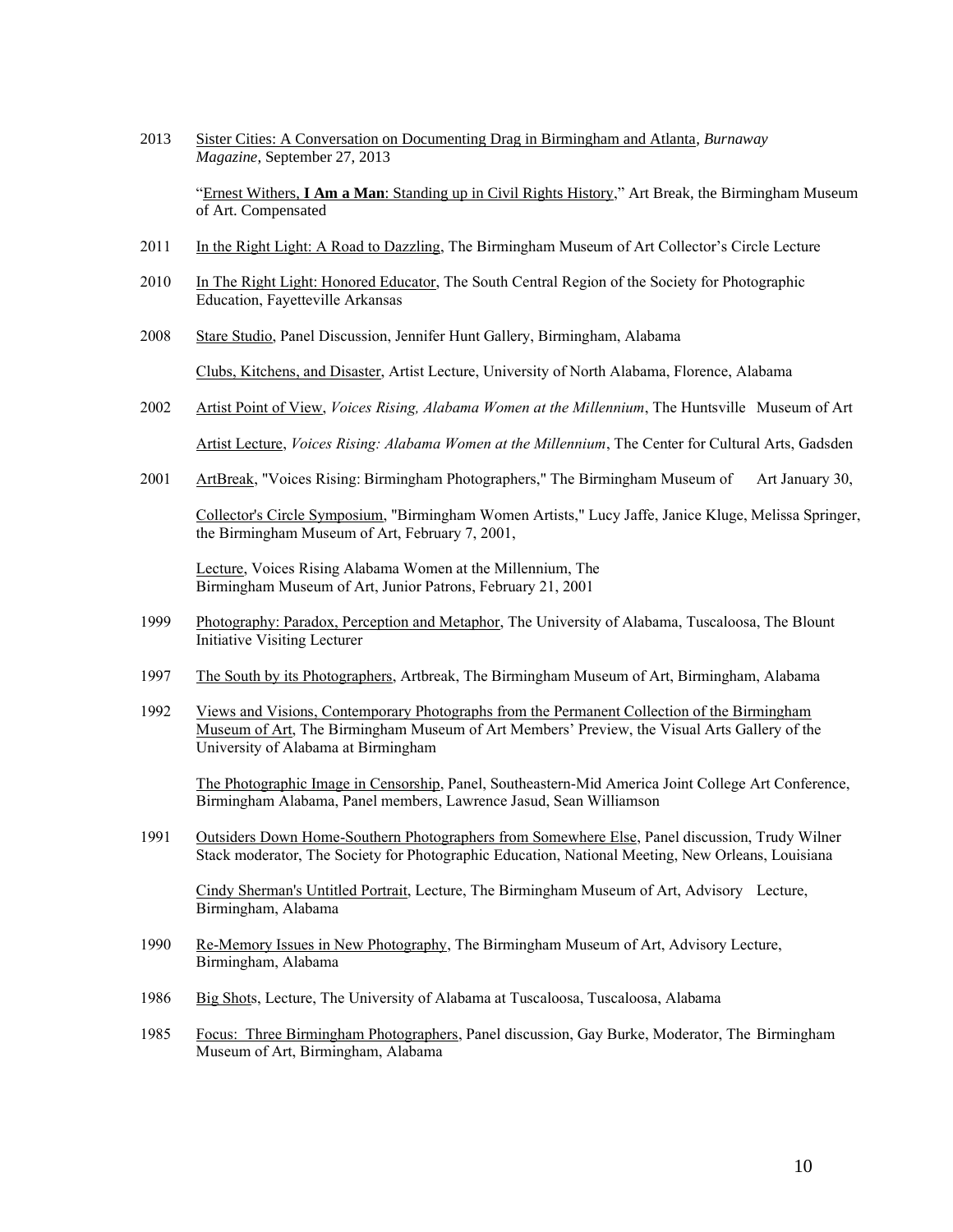- 1983 The Emergence of Color in Contemporary Photography, Co-chairperson of Contemporary Photography panel, Southeastern College Art Association Conference, Panel members: Dean Dablo, Charles Steinback, Lawrence Jasud, Robert Stewart, Howard Risatti, Chattanooga, Tennessee
- 1981 Image Maker's Caucus, The South Central Regional Meeting of the Society for Photographic Education. Panel members: Manual (Suzanne Blum/Ed Hill), Kevin Barre, Geoff Winningham, Brent Phelps, The University of Arkansas, Fayetteville, Arkansas.
- 1980 Recent Issues in Contemporary Photography, Southeastern College Art Conference, Chairperson. Panel members: Gay Burke, John McWilliams, Sally Neeld, Wayne Sides, University of Alabama at Birmingham, Birmingham, Alabama

## RADIO, PODCAST, VIDEO AND TELEVISION**:**

Sister Cities: A Conversation on Documenting Drag in Birmingham and Atlanta, Burnaway Magazine, [Aubrey Longley-Cook and Sonja Rieger,](http://burnaway.org/author/aubrey-longley-cook-and-sonja-rieger/) September 27, 2013

The Untitled Art Show, Episode 211: The Sonja Rieger Interview, March 2, 2013, Eric Isaac, Michael Keen, The Museum of Outdoor Arts, Denver, Colorado, Radio Interview and Podcast

*Sonja Rieger: Dazzling Photographer*, Razaq Kadri, Doug Barrett, UAB Digital Media, Faculty Video Profile

Song, Ester, Y and Purvis, Jonathan*,* with Michelle Forman and UAB Media Studies*, "Depth of Field: The History of the BMA Photography Guild".*

For the Record: "Voices Rising Part Deux", Eddie Rollins Producer, Dave Veatch Video Journalist, Stephen Dubberley, Editor, Alabama Public Television, March 27 and March 28

FOX 6 Gail Trechsel/Sonja Rieger interview with Marlena Cunningham, January 19, 2001

FOX 6 interview with Kerry Nivens January 19, 2001

WYDE Sonja Rieger/David Moos Interview with Saahara Glaudet, January 17, 2001

# SELECTED BIBLIOGRAPHY

Houston, Kerr, *An Interview with Karen Graffeo, Sonja Rieger and Carolyn Sherer*, SECAC Fellowship Recipients, Art Inquiries, Volume XVII, Number 4, 2019, Pages 456-462.

Knight, Elliott A., *"*Alabama Creates" 200 Years of Art and Artists*,* University of Alabama Press, 2019, Preface by Al Head, Introduction Gail Andrews

Amirkhani, Jordan: Queen on the Nile, Sonja Rieger Exhibition at Beta Pictoris Gallery. *Number Magazine. No. 84*, November 2015, pg. 19, Illustrations: *Queen on the Nile*, 18x12 Archival Pigment Print, *2015, Kaden,*18x12 Archival Pigment Print, and *Altrice with her Brother,* 18x12 Archival Pigment Print

Maus, Guido "Sonja Rieger Queen on the Nile" *ArtForum.com / Uploads Guide, Press Release,* US, Birmingham, The online edition of Artforum International Magazine. Fall 2015, Illustration, *Queen on the*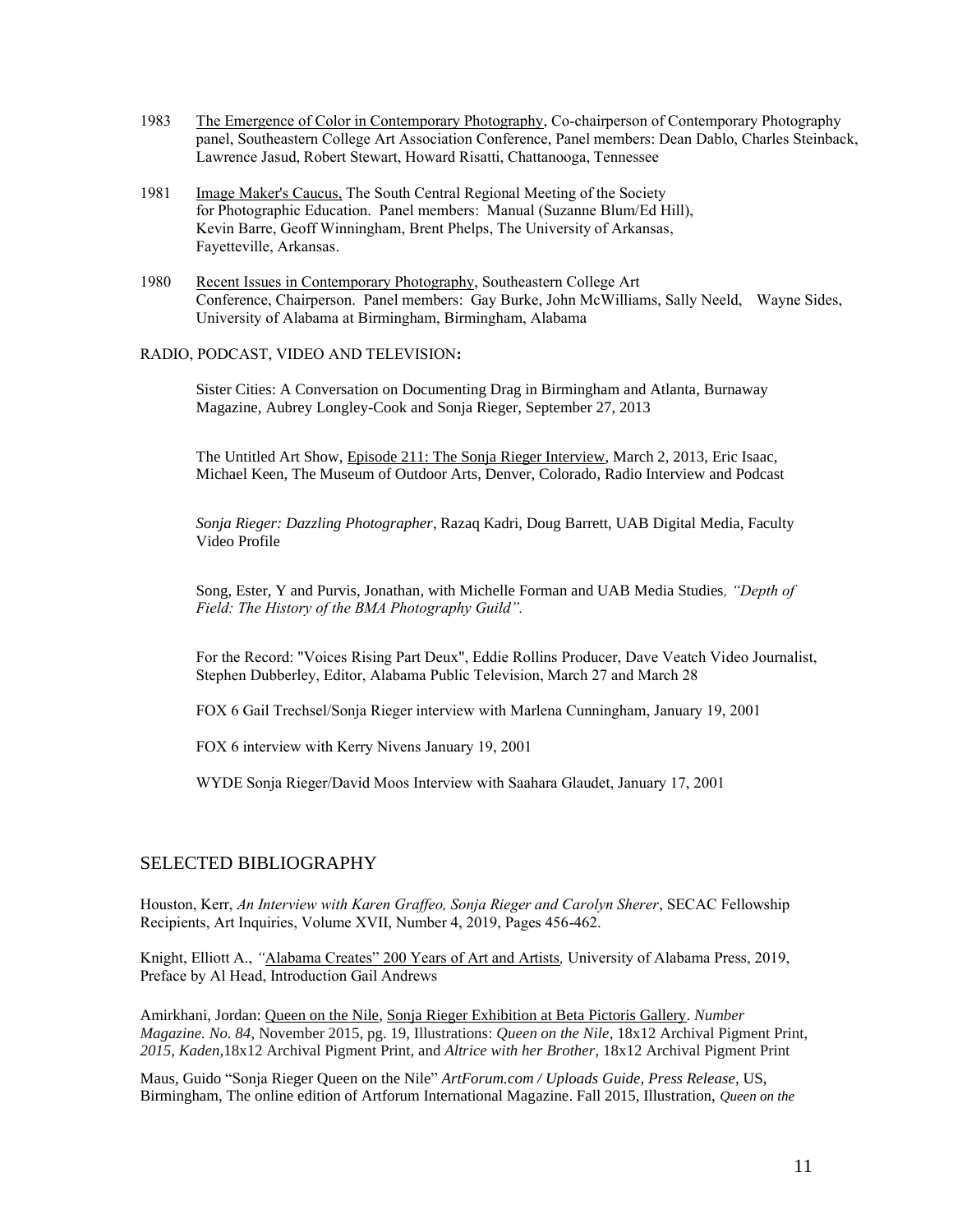*Nile*

Thomason, Shannon, Art Professor's work on show at Beta Pictoris Gallery: Sonja Rieger's new series of photographs are portraits of young girls in rural Camden, Alabama, in their Halloween costumes. *UAB News*, September 15, 2015, Illustration, *Super Girl with Masked Ninjas,* 18x12, Archival Pigment Print, 2015

Darrow, Susannah, "Performing Representation: Documenting Drag", Art Core Journal, March 1, 2014, Volume 2, issue 2:Introvert/Extrovert

Ussery, Peggy, "Dazzling' photographer looked to show beauty, character of subjects" Sunday, August 10, 2014, Dothan Eagle

Pelfrey, David "Sonja Rieger Opens at Beta Pictoris Gallery" *ArtForum.com / Artguide,* US, Birmingham, The online edition of Artforum International Magazine. January 9, 2013, Illustration, *Rally Cross I*

Dobrinski, Rebecca, Rieger & Beck open at Beta Pictoris, *The Magic City Post*, Jan 11, 2013

Rinaldi, Ray Mark, Denver photography shows enter strange worlds in different styles, *The Denver Post*, March 23, 2013, Page 1 Section 1, Art, Denver, Colorado

Post Staff, Art Opening: "Dazzling" by Sonja Rieger, Thursday, Mar 28 1:00p to 6:00p at Carmen Wiedenhoeft Gallery, *The Denver Post*, March 28, 2013, Denver, Colorado

Curier, Tiffeny R, Dazzling by Sonja Rieger*, B.Positive Magazine*

Le Journal Staff, Festival MOP Denver, Carmen Wiedenhoeft, *Le Journal de la Photographie*, March 19, 2013, Page 1, 9 Illustrations, Jawaketima, Robyn Carrington, Anthony St. James, Sweetie LaSahy in Balck and White, Tiernye Dickerson, Rally Cross I, The Club Curtain.

Huebner, Michael, UAB professor Sonja Rieger to display Klan Rally photographs, *Birmingham Observer, Birmngham News, AOL.com*

Thamason, Shannon, Photo's of 1979 Klu Klux Klan Rally by UAB's Professor Sonja Rieger on show, *UAB NEWS*, Jan 9, 2013

Lewellyn, Walter, Gazing into the storm: emotionally charged exhibits on display at Beta Pictoris. *Weld Magazine*, January 15, 2013

Windsor, Matt, "Artists Under Glass: Touring UAB's New Faculty Art Studios" *UAB Magazine*

O'Connor Lindsey, Sonja Rieger, Birmingham, Alabama *Art Papers*, September/October 2010, Page 48- 49, Review of Dazzling Exhibition at Beta Pictoris Gallery, Including Photo reproductions of *CoCo Smiling* and *Anthony St. James.*

Art Slant Worldwide, Phyllis Golembo, Kevin Kline, Herman Mhire, and Sonja Rieger: Interplay

Bookhardt, Eric D, Interplay: Photographs by Phyllis Golembo, Kevin Kline, Herman Mhire and Sonja Rieger," *Gambit, The Best of New Orleans*, September 17, 2010

Nelson, James R., Expressive and Diverse Exhibition, The F Words, works by Karen Graffeo, Kim Riegel, Sonja Rieger, and Carolyn Sherer, *The Birmingham News*, Sunday November 30, 2008 Play Section G page 3

Fox, Catherine, "Review: A loquacious "Race\*Sex\*Politics\*Religion…What not to talk about." *Arts Atlanta,* March 31, 2011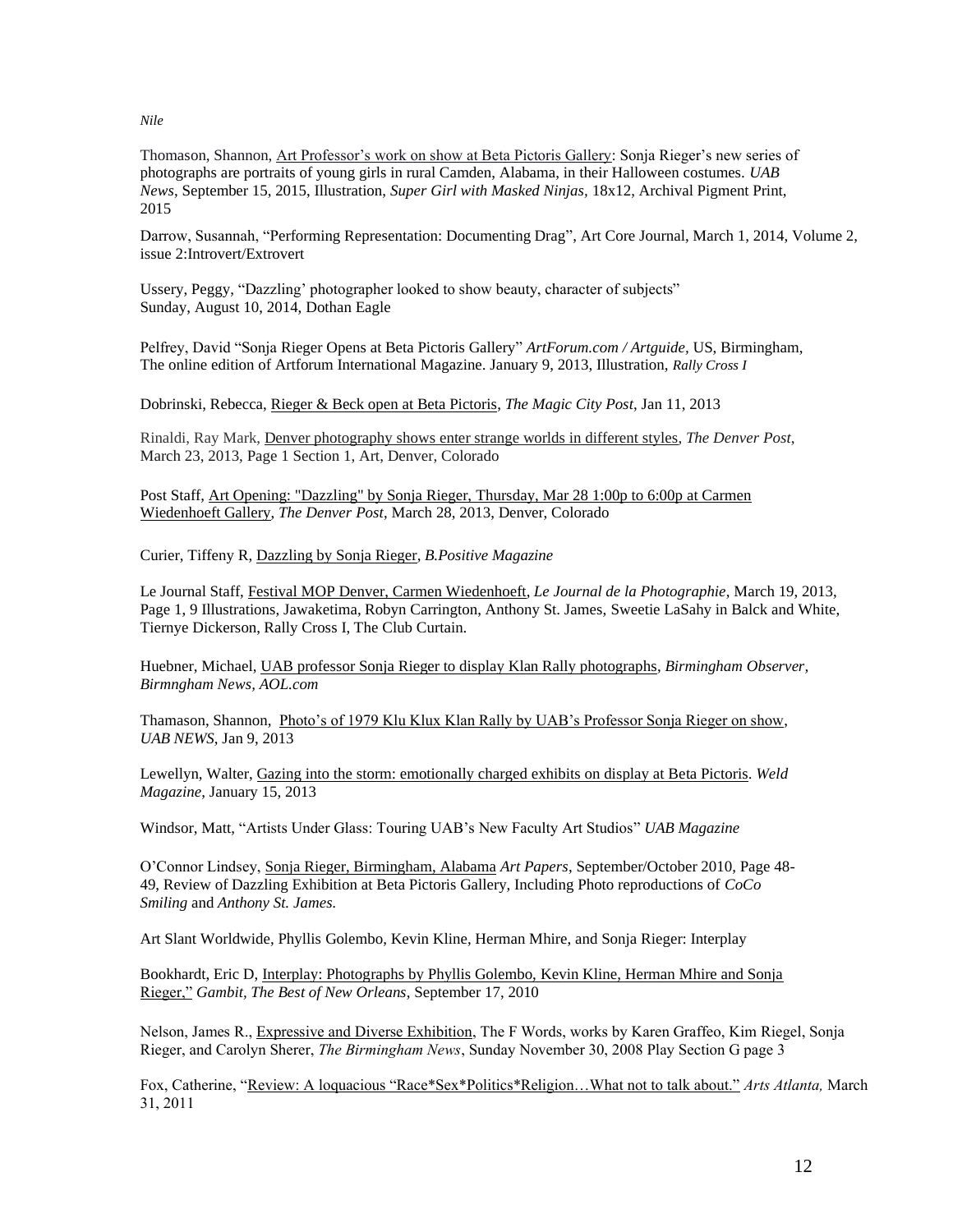Webb, Victoria, Race\*Sex\*Politics\*Religion…What not to talk about." *Furious Dreams*, March 17, 2011

Nelson, James, "Birmingham artists express thoughts and feelings about race at Bare Hands Gallery", The Birmingham News, Sunday April 18, 2010

Staff, "Shining a light on Alabama Artists: Birmingham Biennial 3 now on display at Bare Hands" Birmingham Weekly Magazine, April 14, 2010

Brock, Glenny, About the F Words: Moving Pictures from Four Female Photographers, *Birmingham Weekly Magazine*, November 27-December 4, 2008, Pages Cover, 8 and 9

Clark, Georgine, Alabama Masters Artists and Their Work, Alabama State Council on the Arts 2008, Pg 78-79

Stancill Mary Ellen, Canvas: Sonja Rieger, *Birmingham Magazine*, Page 34, Volume 48, Number 5 (May 2008)

Nelson James Variety of forms, media define biennial, the 2nd Birmingham Biennial: Alabama's Best Artists, *The Birmingham News*, Sunday June 10, 2007 Pop Culture, Section F , Page 3

Nelson, James R., "In Diverse Show, UAB Faculty fulfills purpose as artists, teachers." The Birmingham News, Sunday October 22, 2006 Pop Culture Page 3 Section F

A&H Arts and Humanities Calendar of Events, Fall Spring 2005-2006 Cover Photograph, *White Cadillac 2004*

Halperen, Max, Homegrown, Winston-Salem, Reviews Southeast, *Art Papers*, November/December 2005 Page 51.

SouthernArtistry Quarterly Showcase, Volume One: Issue One, March 1, 2005, Page 1, and 2

PMS: PoemMemoirStory Magazine, Cover Photograph, *Pien Creutzberg, the day after her eightieth birthday* Spring 2005

"UAB Hosts Society of Photographic Education" , Arts and Humanities Magazine, Global Reaches, Spring 2004, Page 7, Photo Steve Wood

Orr, Jo Lynn and Crowe, Christina, ""Big Shots" Take Nineteen, Large-Format Camera Makes a Comeback," UAB Arts & Sciences Magazine, Think Small, Spring 2004, Page, 16, Photo Steve Wood

Pien Creutzberg, the day after her eightieth birthday, PMS: PoemMemoirStory Magazine, Cover Photograph, Spring 2005

"Faculty Art Show Opens," *UAB Reporter*, April 16, 2001, Vol. 25, No 26 Page 2

Monitor, Leigh Anne, "UAB Show Features Faculty Artwork*," The Birmingham Post Herald*, Friday April 13, 2001, Section C, Page 1

Nelson, James, "Thirteen Artists a Lucky Number at UAB Faculty Exhibition*," The Birmingham News*, Sunday April 22, 2001, Section F page 5

English, Kathleen, "UAB Faculty Show," *Black & White Magazine*, April 26, 2001, Number 161, Page 8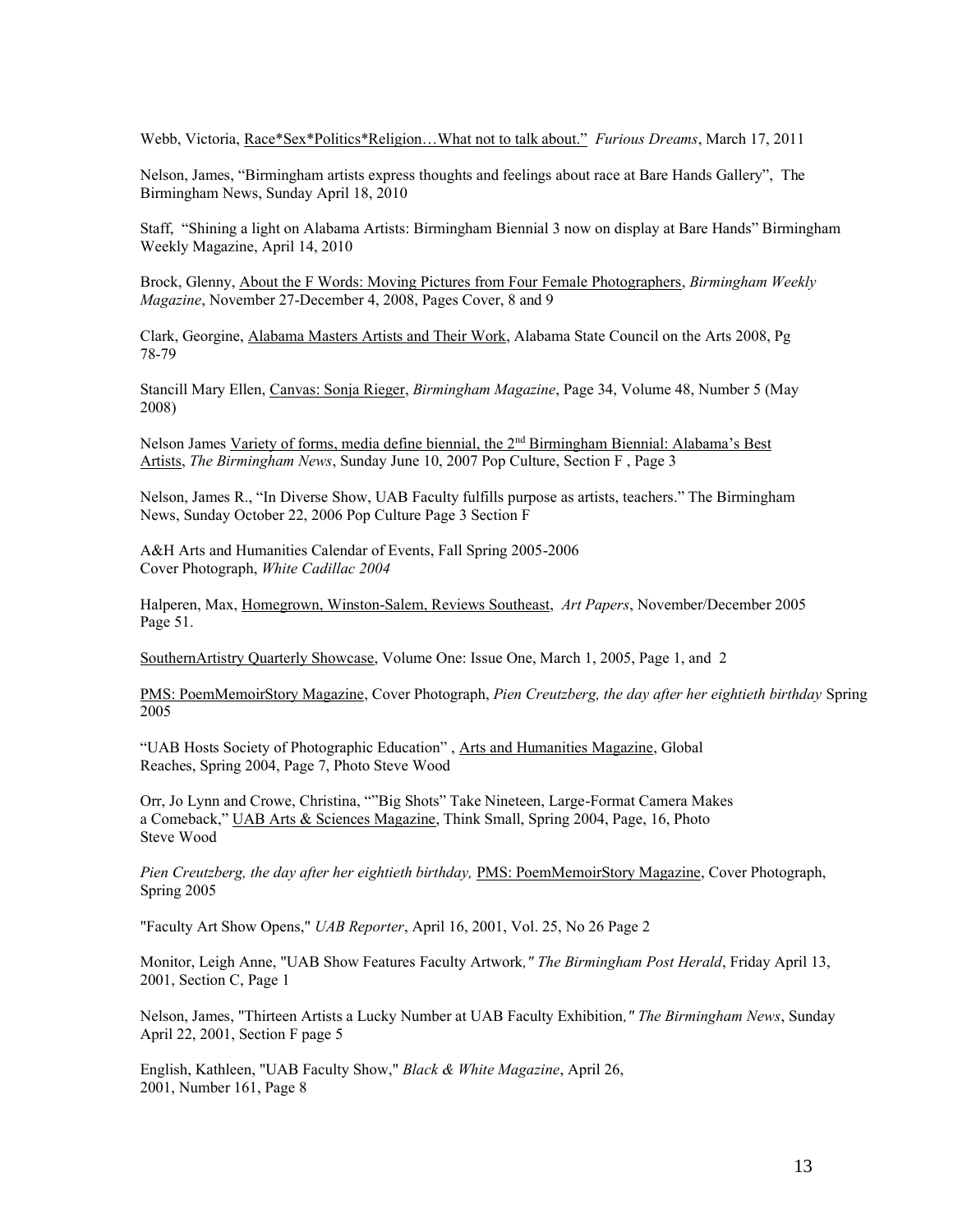Nelson, James, "Photographs by Sonja Rieger", *The Birmingham News*, Arts and Books, Sunday October 7, 2001 Section F page 64

Schipsi, Laureen, "Voices Rising: Alabama Women Artists" *Women in the Arts Magazine,* National Museum for Women in the Arts, Summer 2000, Pgs 20-21, Illustration, *Stormy View of Birmingham*, pg. 24

Brumas, Michael, "State Women Raise Their Artistic Voices in Exhibit*." The Birmingham News*, Sunday June 4, 2000 Section F, Page 1 and 5

Goodloe, Billie F., "Working Women--Making Art in Alabama, *AlabamaArts Magazine*, Volume XVI, Number 2, Fall 2000 Pgs. 12-16

Orr, Jo Lynn, "Where the Highway ends: Serene Photographs Portend a Deeper Meaning," *UAB Arts and Sciences Magazine*, Spring 2000, pgs 24-25, *Self Portrait, December Roses, Wave III, Night Puddle, Red Mountain, Stormy View Birmingham*, Illustrated.

Alexander, Margaret, "The Photography Guild: Support Group for the Photography Collection," *The Docent Museletter*, Fall 2000 Pgs 5-6

Raabe, Nancy, "Voices Rising Spotlights 12 State Women," *The Birmingham News*, Sunday, January 14, Section F Pgs 1&12

Longshore, Jane, "Exhibitionism," *Black and White Magazine* January 18, 2001 Page 8, Illustration "Winter Trees" 30 x 37.5 Iris print, 2000

Monitor, Leigh Anne, "Space One Eleven Exhibit Focuses on Women Behind The Scenes," *The Birmingham Post Herald*, January 19, 2001, Section B page 5-6

Nelson, James R. "Women Artists Present Varying Emotions through Unique Art" *The Birmingham News*, Sunday, February 11, 2001. Section F, Page 3

Hasbrouk, Stephanie, "Hear Them Roar, Art Profs Collaborate in Voices Rising Exhibit," *UAB Reporter*, February 5, 2001, page 4

Longshore, Jane, "Digital Jungle," *Black & White Magazine*, February 15, 2001, page 8

West, Beth, "BMA Exhibit Features Two UAB Women Professors' Artwork*," The Kaleidoscope*, Vol. 34, Issue 7, Tuesday, February 13, 2001, Page 9

"Voices Rising: Alabama Women at the Millennium," *Birmingham Magazine*, Volume 41, Number 2, February 2001, page 25, Illustration, Stormy View of Birmingham

Park, Jennifer, "12 Alabama Women Star at Museum of Art*," Birmingham Business Journal*, December 22, 2000 Illustration, *The Little Club*

Monique Goldstrom Gallery, "Photo 2001: Vintage and Contemporary Photography", *Photography in New York-International,* November 2001

Rich, Kay, "Meet the Judges, W. Pinkney Herbert, Dennison W. Griffith, Sonja Rieger" The Winter Park-Maitland Observer, Volume 10, No. 12, Thursday March 19, 1998, Page 9

Rosen, Dora, "UAB Art Faculty and Students Shine in Two Exhibits" *Birmingham Weekly Magazine,* February 19- 26, Page 24

Nelson, James R., "Strong paintings of 'Revolution and Peace" show vigor of history" *The Birmingham News*, Sunday February 8, 1998 Page 8 section F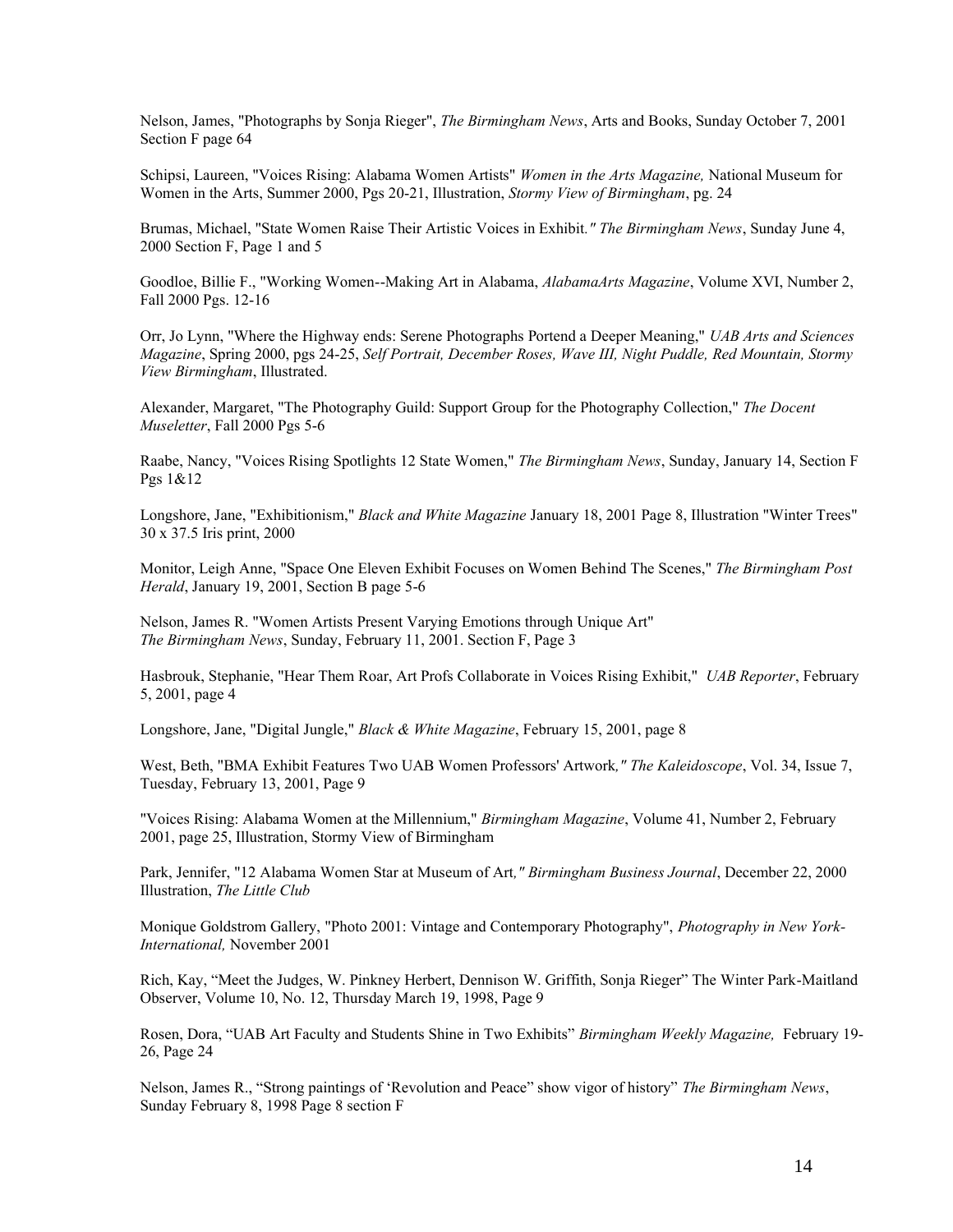Longshore, Jane, "Arts Round-up" *Black and White Magazine*, Illustration, "October 10, Shortly after 1:00 a.m.", February 5, 1998 Page 24

Mayfield, Mark. "Southern Exposure" *Southern Accents Magazine*, September-October 1996 pages 32, 197-203

Bereckis, Nancy "New Artwork to Adorn City Art Terminal" *Birmingham Post Herald*

Ley, Stephen, "Interview with Sonja Rieger" *Black & White Magazine*, August 1993

McCoy, Mary, "Landscapes Made from Memory," *The Washington Post*, Saturday, November 30, 1991 Page 2, Section D

Seaton, Liz, "Top-notch exhibit to open at Leedy-Voulkos," *The Kansas City Star*, Sunday October 14, 1990 Section K, pg. 5

Caruso, Laura, "Multiple Exposures of Excitement, Contemporary Show Draws Admirable Photos from an Array of Talent," *The Kansas City Star*, Sunday November 4, 1990 Section I, pg. 5

Redd, Chris, "Surrealism Revised and Revisited," *The Arts Journal*, July 1988, Page 16-17

Pearson, Mary Jane, "Impressions," *Horizon Magazine*, December 1987, Illustration "Grand Stairway," page 9

Power, Mark, "Images From the South," *The Washington Post*, June 26, 1986

Nelson, James R. "'Focus," at the Art Museum, is Best Photographic Exhibit In Recent Memory," *The Birmingham News*, June 23, 1985, page 7F

Duvall, Lynn, "Photographers Display Some Strange Staged Scenarios," *Birmingham Post Herald*, Kudzu Magazine, June 21, 1985, page 5

Peters, Susan Dodge, "At Pyramid Women's Work," *City Newspaper*, Rochester, New York, April 5, 1984, page 11

Hewett, Cynthia Osborn, "Women's 'Introspective' Show at Pyramid is a Powerful Revelation for Viewers," *Brighton-Pittsford Post*, Rochester, New York, March 21, 1984, page 9B

Morgan, Robert C., "You Had To Be There," *Democrat and Chronicle*, Rochester, New York, March 25, 1984, pages 3D - 4D

Rembert, Virginia Pitts, "Reviews, Sonja Rieger," *Atlanta Art Papers*, Vol. 7, No. 4, July, August 1983, pages 3 and 16-19

Nelson, James R., "Rieger's Polaroids at Museum Are Witty," *The Birmingham News*, July 4, 1982

Henderson, Sonya, "Special Big Land Camera is Source of Photo Exhibition, " *Birmingham Post Herald,* July 2, 1982 Kudzu, page 3

SELECTED EXHIBITION CATALOGUES

Interplay: Phyllis Golembo, Kevin Kline, Herman Mhire, Sonja Rieger, Essay by Dan Cameron, The Contemporary Art Center of New Orleans, 2010

Dazzling, Beta Pictoris Gallery, Essays by Lindsay O'Connor and Cooper Spivey